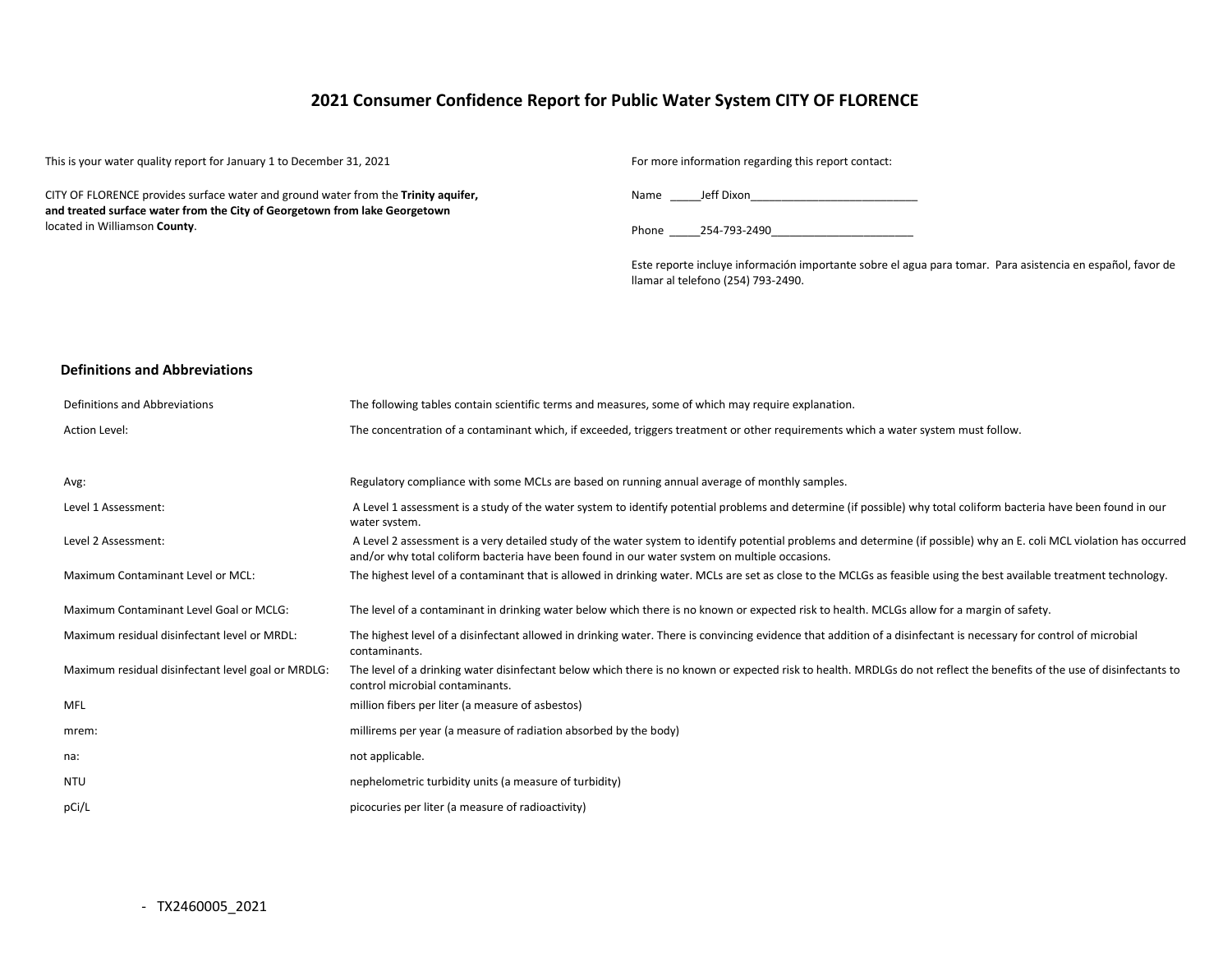### **Definitions and Abbreviations**

| ppb:                       | micrograms per liter or parts per billion                                           |
|----------------------------|-------------------------------------------------------------------------------------|
| ppm:                       | milligrams per liter or parts per million                                           |
| ppq                        | parts per quadrillion, or picograms per liter (pg/L)                                |
| ppt                        | parts per trillion, or nanograms per liter (ng/L)                                   |
| Treatment Technique or TT: | A required process intended to reduce the level of a contaminant in drinking water. |

# **Information about your Drinking Water**

The sources of drinking water (both tap water and bottled water) include rivers, lakes, streams, ponds, reservoirs, springs, and wells. As water travels over the surface of the land or through the ground, it dissolves naturally-occurring minerals and, in some cases, radioactive material, and can pick up substances resulting from the presence of animals or from human activity.

Drinking water, including bottled water, may reasonably be expected to contain at least small amounts of some contaminants. The presence of contaminants does not necessarily indicate that water poses a health risk. More information about contaminants and potential health effects can be obtained by calling the EPAs Safe Drinking Water Hotline at (800) 426-4791.

Contaminants that may be present in source water include:

- Microbial contaminants, such as viruses and bacteria, which may come from sewage treatment plants, septic systems, agricultural livestock operations, and wildlife.

- Inorganic contaminants, such as salts and metals, which can be naturally-occurring or result from urban storm water runoff, industrial or domestic wastewater discharges, oil and gas production, mining, or farming.

- Pesticides and herbicides, which may come from a variety of sources such as agriculture, urban storm water runoff, and residential uses.

- Organic chemical contaminants, including synthetic and volatile organic chemicals, which are by-products of industrial processes and petroleum production, and can also come from gas stations, urban storm water runoff, and septic systems.

- Radioactive contaminants, which can be naturally-occurring or be the result of oil and gas production and mining activities.

In order to ensure that tap water is safe to drink, EPA prescribes regulations which limit the amount of certain contaminants in water provided by public water systems. FDA regulations establish limits for contaminants in bottled water which must provide the same protection for public health.

Contaminants may be found in drinking water that may cause taste, color, or odor problems. These types of problems are not necessarily causes for health concerns. For more information on taste, odor, or color of drinking water, please contact the system's business office.

You may be more vulnerable than the general population to certain microbial contaminants, such as Cryptosporidium, in drinking water. Infants, some elderly, or immunocompromised persons such as those undergoing chemotherapy for cancer; persons who have undergone organ transplants; those who are undergoing treatment with steroids; and people with HIV/AIDS or other immune system disorders, can be particularly at risk from infections. You should seek advice about drinking water from your physician or health care providers. Additional guidelines on appropriate means to lessen the risk of infection by Cryptosporidium are available from the Safe Drinking Water Hotline (800-426-4791).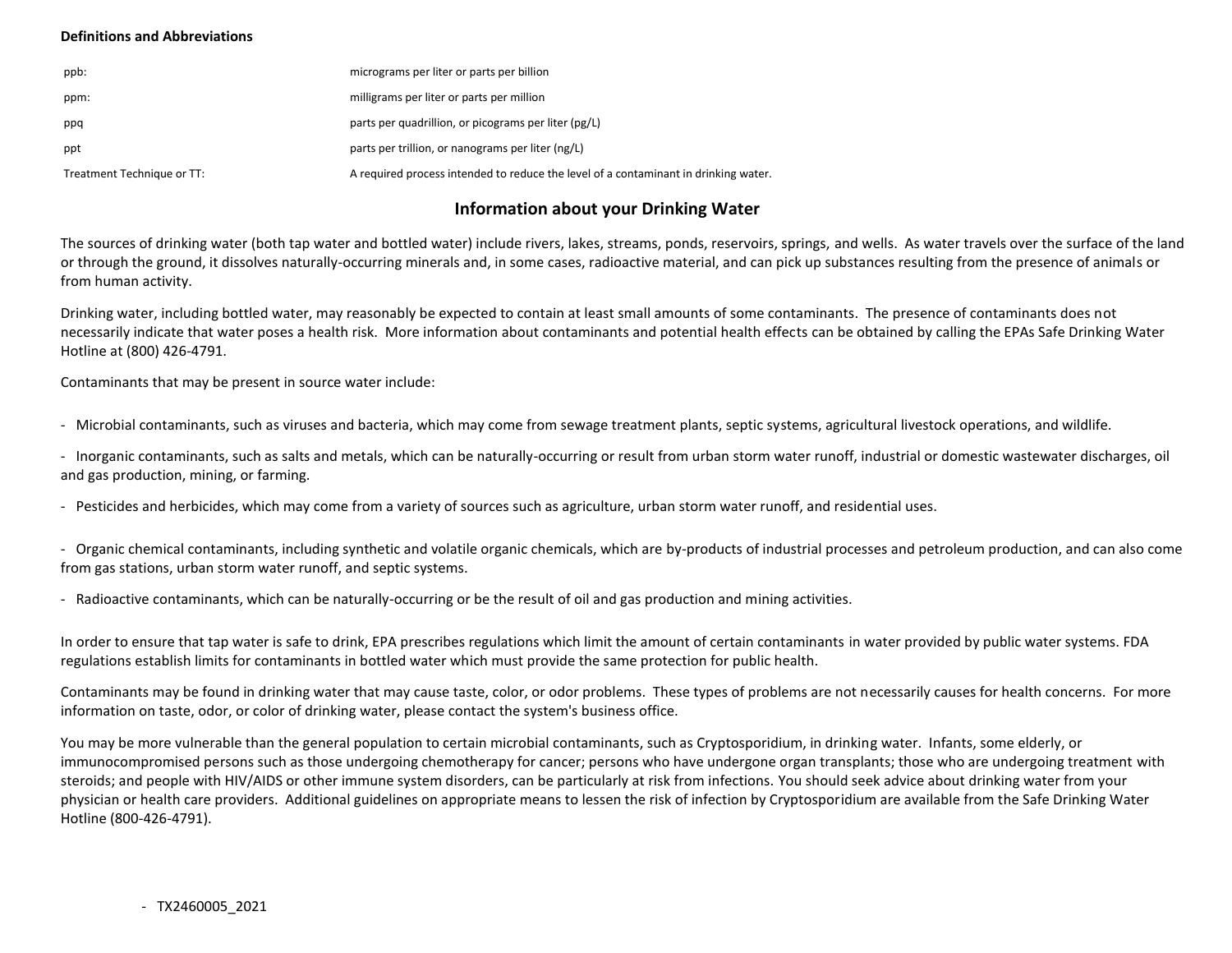If present, elevated levels of lead can cause serious health problems, especially for pregnant women and young children. Lead in drinking water is primarily from materials and components associated with service lines and home plumbing. We are responsible for providing high quality drinking water, but we cannot control the variety of materials used in plumbing components. When your water has been sitting for several hours, you can minimize the potential for lead exposure by flushing your tap for 30 seconds to 2 minutes before using water for drinking or cooking. If you are concerned about lead in your water, you may wish to have your water tested. Information on lead in drinking water, testing methods, and steps you can take to minimize exposure is available from the Safe Drinking Water Hotline or at http://www.epa.gov/safewater/lead.

### **Information about Source Water**

CITY OF FLORENCE purchases water from CITY OF GEORGETOWN. CITY OF GEORGETOWN provides purchase surface water from **[insert source name of aquifer, reservoir, and/or river]** located in **[insert name of County or City]**.

[insert a table containing any contaminant that was detected in the provider's water for this calendar year, unless that contaminant has been separately monitored in your water system (i.e. TTHM, HAA5, Lead and **Copper, Coliforms)].**

TCEQ completed an assessment of your source water, and results indicate that some of our sources are susceptible to certain contaminants. The sampling requirements for your water system is based on this susceptibility and previous sample data. Any detections of these contaminants will be found in this Consumer Confidence Report. For more information on source water assessments and protection efforts at our system contact **[insert water system contact][insert phone number]**

# **2021 Water Quality Test Results Sampled by the City of Florence**

| Lead and Copper | Date Sampled | <b>MCLG</b> | <b>Action Level (AL)</b> | 90th Percentile | # Sites Over AL | <b>Units</b> | Violation | Likely Source of Contamination                                                                               |
|-----------------|--------------|-------------|--------------------------|-----------------|-----------------|--------------|-----------|--------------------------------------------------------------------------------------------------------------|
| Copper          | 08/14/2019   | 1.3         | 1.3                      | 0.21            |                 | ppm          | Ν         | Erosion of natural deposits; Leaching from wood<br>preservatives; Corrosion of household plumbing<br>cyctame |
| l Lead          | 08/14/2019   |             | 15                       | 2.Z             |                 | ppb          | Ν         | Corrosion of household plumbing systems;<br>Erosion of natural deposits.                                     |

| Disinfection By-Products | <b>Collection Date</b> | <b>Highest Level</b><br>Detected | <b>Range of Individual</b><br>Samples | <b>MCLG</b> | <b>MCL</b> | Units | Violation | Likely Source of Contamination |
|--------------------------|------------------------|----------------------------------|---------------------------------------|-------------|------------|-------|-----------|--------------------------------|
|                          |                        |                                  |                                       |             |            |       |           |                                |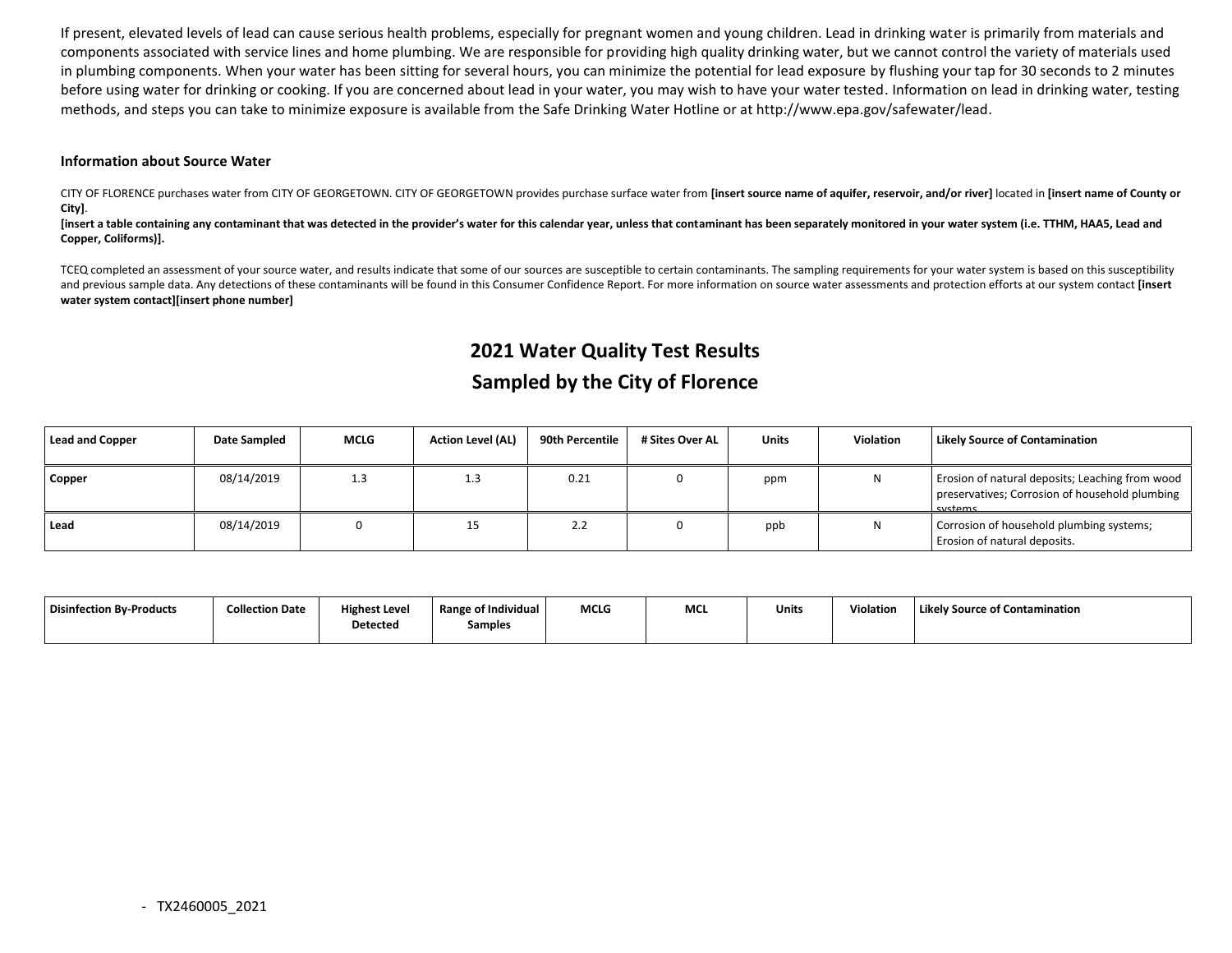| Haloacetic Acids (HAA5) | 2021 | <u>_ _</u> | $69 - 325$<br>- 37<br>. عد<br>◡.◡ | No goal for the<br>total | $ -$<br>60 | ppb | By-product of drinking water disinfection. |
|-------------------------|------|------------|-----------------------------------|--------------------------|------------|-----|--------------------------------------------|
|                         |      |            |                                   |                          |            |     |                                            |

\*The value in the Highest Level or Average Detected column is the highest average of all HAA5 sample results collected at a location over a year

| Total Trihalomethanes (TTHM) | 2021 | $\overline{\phantom{a}}$<br>$\sqrt{6}$ | $17.8 - 96.4$ | No goal for the | 80 | ppb | $\sim$ $\sim$<br>By-product of drinking water disinfection. |
|------------------------------|------|----------------------------------------|---------------|-----------------|----|-----|-------------------------------------------------------------|
|                              |      |                                        |               | total           |    |     |                                                             |

\*The value in the Highest Level or Average Detected column is the highest average of all TTHM sample results collected at a location over a year

| <b>Inorganic Contaminants</b>  | <b>Collection Date</b> | <b>Highest Level</b><br><b>Detected</b> | Range of Individual<br><b>Samples</b> | MCLG | <b>MCL</b> | <b>Units</b> | Violation | <b>Likely Source of Contamination</b>                                                                                            |
|--------------------------------|------------------------|-----------------------------------------|---------------------------------------|------|------------|--------------|-----------|----------------------------------------------------------------------------------------------------------------------------------|
| Barium                         | 2021                   | 0.0805                                  | $0.0805 - 0.0805$                     |      |            | ppm          | N         | Discharge of drilling wastes; Discharge from metal<br>refineries; Erosion of natural deposits.                                   |
| <b>Fluoride</b>                | 2021                   | 1.48                                    | $1.48 - 1.48$                         |      | 4.0        | ppm          | N         | Erosion of natural deposits; Water additive which<br>promotes strong teeth; Discharge from fertilizer and<br>aluminum factories. |
| Nitrate [measured as Nitrogen] | 2021                   | 0.19                                    | $0.07 - 0.19$                         | 10   | 10         | ppm          | N         | Runoff from fertilizer use; Leaching from septic tanks,<br>sewage; Erosion of natural deposits.                                  |

| <b>Radioactive Contaminants</b> | <b>Collection Date</b> | <b>Highest Level</b><br><b>Detected</b> | Range of Individual<br><b>Samples</b> | <b>MCLG</b> | <b>MCL</b> | Units  | Violation | <b>Likely Source of Contamination</b>   |
|---------------------------------|------------------------|-----------------------------------------|---------------------------------------|-------------|------------|--------|-----------|-----------------------------------------|
| Beta/photon emitters            | 2021                   | 16.8                                    | $16.8 - 16.8$                         |             | 50         | pCi/L* | N         | Decay of natural and man-made deposits. |

\*EPA considers 50 pCi/L to be the level of concern for beta particles.

| Combined Radium 226/228                    | 2021 | 3.02 | $3.02 - 3.02$ |    | pCi/L | Erosion of natural deposits. |
|--------------------------------------------|------|------|---------------|----|-------|------------------------------|
| Gross alpha excluding radon<br>and uranium | 2021 | 4.6  | $4.6 - 4.6$   | 15 | pCi/L | Erosion of natural deposits. |

| Synthetic organic contaminants | <b>Collection Date</b> | <b>Highest Level</b> | <b>Range of Individual</b> | <b>MCLG</b> | <b>MC</b> | Units | Violation | Likely Source of Contamination |
|--------------------------------|------------------------|----------------------|----------------------------|-------------|-----------|-------|-----------|--------------------------------|
| including pesticides and       |                        | Detected             | Samples                    |             |           |       |           |                                |
| herbicides                     |                        |                      |                            |             |           |       |           |                                |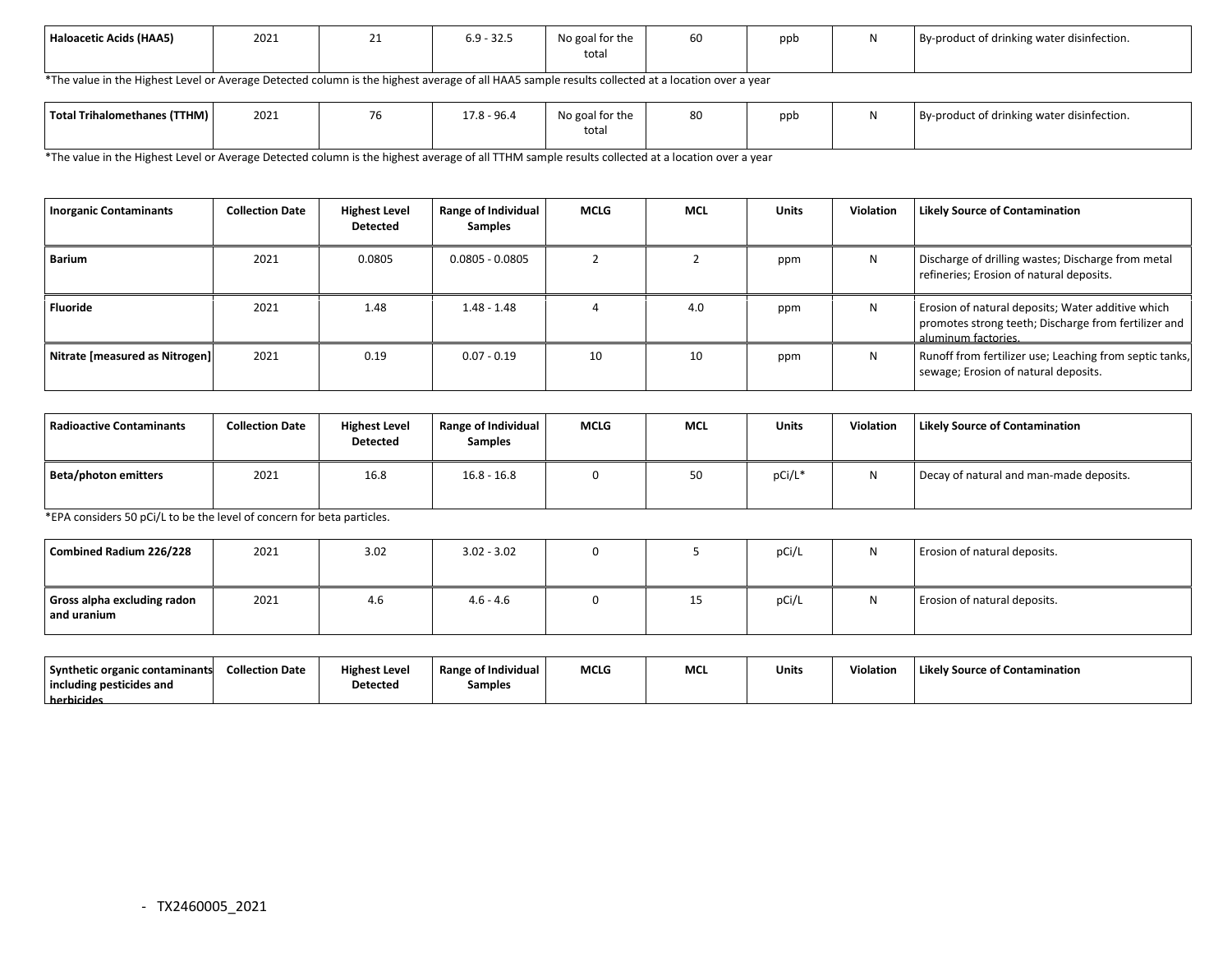| $2,4$ D<br>$\sim$ $\sim$ | 2021 | U.L | $U - U \cdot \Delta$ | $-1$<br>,,, | $\overline{\phantom{a}}$ | ppt | $\sim$<br>Runoff from herbicide used on row crops. |
|--------------------------|------|-----|----------------------|-------------|--------------------------|-----|----------------------------------------------------|
|                          |      |     |                      |             |                          |     |                                                    |

### **Disinfectant Residual**

**A blank disinfectant residual table has been added to the CCR template, you will need to add data to the fields. Your data can be taken off the Disinfectant Level Quarterly Operating Reports (DLQOR).**

| Disinfectant Residual | Year | Average Level          | <b>Range of Levels</b><br><b>Detected</b> | <b>MRDL</b> | <b>MRDLG</b> | <b>Unit of Measure</b> | Violation (Y/N) | Source in Drinking Water                 |
|-----------------------|------|------------------------|-------------------------------------------|-------------|--------------|------------------------|-----------------|------------------------------------------|
| Free Chlorine         | 2021 | $\overline{A}$<br>1.4. | $0.3 - 3.8$                               |             |              | ppm                    | w               | Water additive used to control microbes. |

# **2021 Water Quality Results tested by the City of Georgetown**

| <b>Disinfection By-Products</b> | <b>Collection Date</b> | <b>Highest Level</b><br><b>Detected</b> | Range of Individual<br><b>Samples</b> | <b>MCLG</b>              | MCL | <b>Units</b> | <b>Violation</b> | <b>Likely Source of Contamination</b>      |
|---------------------------------|------------------------|-----------------------------------------|---------------------------------------|--------------------------|-----|--------------|------------------|--------------------------------------------|
| Haloacetic Acids (HAA5)         | 2021                   | 15                                      | $3.2 - 23.8$                          | No goal for the<br>total | 60  | ppb          | N                | By-product of drinking water disinfection. |
| Total Trihalomethanes (TTHM)    | 2021                   | 39                                      | $19.5 - 49.1$                         | No goal for the<br>total | 80  | ppb          | N                | By-product of drinking water disinfection. |

| <b>Inorganic Contaminants</b>  | <b>Collection Date</b> | <b>Highest Level</b><br><b>Detected</b> | <b>Range of Individual</b><br><b>Samples</b> | <b>MCLG</b> | <b>MCL</b> | <b>Units</b> | <b>Violation</b> | <b>Likely Source of Contamination</b>                                                                                           |
|--------------------------------|------------------------|-----------------------------------------|----------------------------------------------|-------------|------------|--------------|------------------|---------------------------------------------------------------------------------------------------------------------------------|
| <b>Barium</b>                  | 2021                   | 0.055                                   | $0.0372 - 0.055$                             |             |            | ppm          | N                | Discharge of drilling wastes; Discharge from metal<br>refineries; Erosion of natural deposits.                                  |
| Cyanide                        | 2021                   | 110                                     | $0 - 110$                                    | 200         | 200        | ppb          | N                | Discharge from plastic and fertilizer factories;<br>Discharge from steel/metal factories.                                       |
| <b>Fluoride</b>                | 2021                   | 0.2                                     | $0.19 - 0.81$                                |             | 4.0        | ppm          | N                | Erosion of natural deposits; Water additive which<br>promotes strong teeth; Discharge from fertilizer and<br>aluminum factories |
| Nitrate [measured as Nitrogen] | 2021                   |                                         | $0.09 - 3.13$                                | 10          | 10         | ppm          | N                | Runoff from fertilizer use; Leaching from septic tanks,<br>sewage; Erosion of natural deposits.                                 |

| Radioactive Contaminants | <b>Collection Date</b> | <b>Highest Level</b><br>Detected | Range of Individual<br><b>Samples</b> | <b>MCLG</b> | <b>MCL</b> | <b>Units</b> | <b>Violation</b> | <b>Likely Source of Contamination</b> |
|--------------------------|------------------------|----------------------------------|---------------------------------------|-------------|------------|--------------|------------------|---------------------------------------|
| <b>Uranium</b>           | 05/25/2021             | 1.2                              | $1.2 - 1.2$                           |             | 30         | ug/l         | N                | Erosion of natural deposits.          |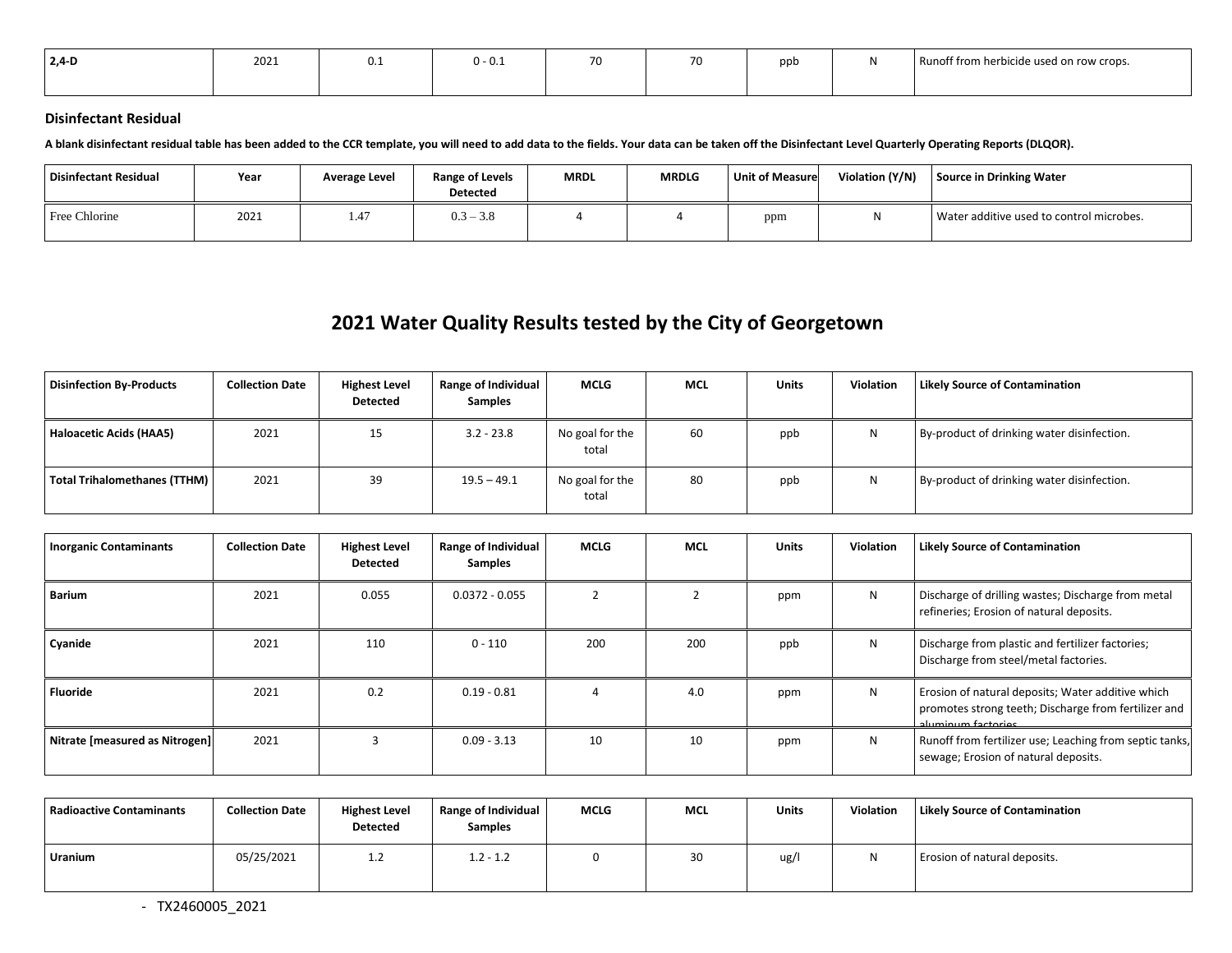| Synthetic organic contaminants<br>including pesticides and<br>harhicidae | <b>Collection Date</b> | <b>Highest Level</b><br><b>Detected</b> | Range of Individual<br><b>Samples</b> | <b>MCLG</b> | <b>MCL</b> | Units | <b>Violation</b> | <b>Likely Source of Contamination</b>    |
|--------------------------------------------------------------------------|------------------------|-----------------------------------------|---------------------------------------|-------------|------------|-------|------------------|------------------------------------------|
| <b>Atrazine</b>                                                          | 2021                   | 0.1                                     | $0 - 0.1$                             |             |            | ppb   | N                | Runoff from herbicide used on row crops. |

### **Turbidity**

|                                | <b>Level Detected</b> | Limit (Treatment<br>Technique) | <b>Violation</b> | <b>Likely Source of Contamination</b> |
|--------------------------------|-----------------------|--------------------------------|------------------|---------------------------------------|
| Highest single measurement     | 0.33 NTU              | 1 NTU                          |                  | Soil runoff.                          |
| Lowest monthly % meeting limit | 100%                  | 0.3 NTU                        | $\mathbf{M}$     | Soil runoff.                          |

Information Statement: Turbidity is a measurement of the cloudiness of the water caused by suspended particles. We monitor it because it is a good indicator of water quality and the effectiveness of our filtration system a disinfectants.

### **Total Organic Carbon**

The percentage of Total Organic Carbon (TOC) removal was measured each month and the system met all TOC removal requirements set, unless a TOC violation is noted in the violations section.

### **Violations**

| 2,4,5-TP (Silvex)                                                                                                   |                        |                      |                                                                                                                                                                                                                                                                                        |  |  |  |
|---------------------------------------------------------------------------------------------------------------------|------------------------|----------------------|----------------------------------------------------------------------------------------------------------------------------------------------------------------------------------------------------------------------------------------------------------------------------------------|--|--|--|
| Some people who drink water containing silvex in excess of the MCL over many years could experience liver problems. |                        |                      |                                                                                                                                                                                                                                                                                        |  |  |  |
| <b>Violation Type</b>                                                                                               | <b>Violation Begin</b> | <b>Violation End</b> | <b>Violation Explanation</b>                                                                                                                                                                                                                                                           |  |  |  |
| MONITORING, ROUTINE MAJOR                                                                                           | 04/01/2021             | 06/30/2021           | We failed to test our drinking water for the contaminant and period indicated. Because of this failure, we cannot be sure of<br>the quality of our drinking water during the period indicated. The contaminant was tested for in July and found to be in<br>compliance with standards. |  |  |  |

| $2,4-D$                                                                                                                                                                        |                        |                      |                                                                                                                                                                                                                                                                                        |  |  |  |
|--------------------------------------------------------------------------------------------------------------------------------------------------------------------------------|------------------------|----------------------|----------------------------------------------------------------------------------------------------------------------------------------------------------------------------------------------------------------------------------------------------------------------------------------|--|--|--|
| Some people who drink water containing the weed killer 2,4-D well in excess of the MCL over many years could experience problems with their kidneys, liver, or adrenal glands. |                        |                      |                                                                                                                                                                                                                                                                                        |  |  |  |
| <b>Violation Type</b>                                                                                                                                                          | <b>Violation Begin</b> | <b>Violation End</b> | <b>Violation Explanation</b>                                                                                                                                                                                                                                                           |  |  |  |
| MONITORING, ROUTINE MAJOR                                                                                                                                                      | 04/01/2021             | 06/30/2021           | We failed to test our drinking water for the contaminant and period indicated. Because of this failure, we cannot be sure of<br>the quality of our drinking water during the period indicated. The contaminant was tested for in July and found to be in<br>compliance with standards. |  |  |  |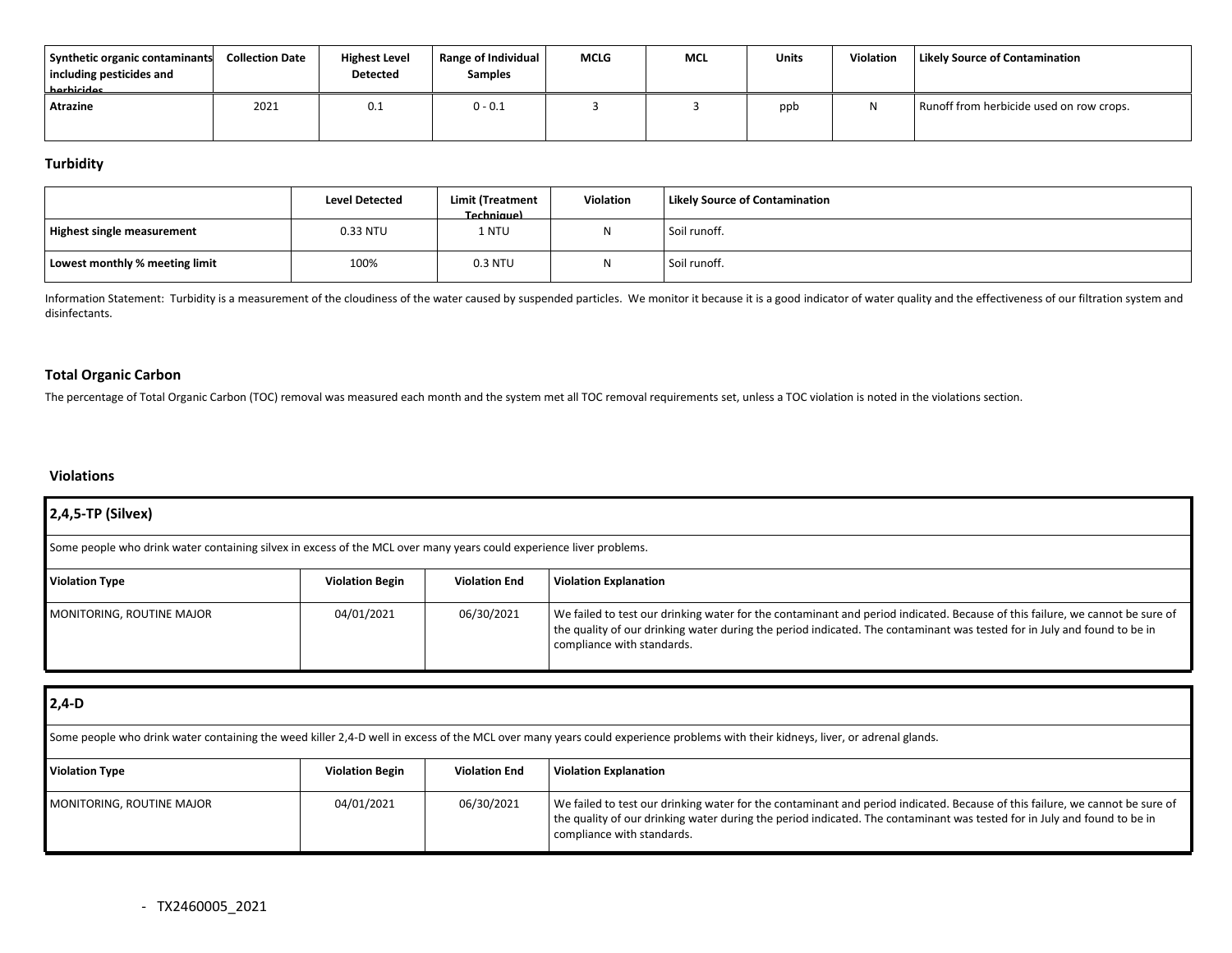#### **Violations**

| <b>Dalapon</b>                                                                                                                  |                        |                      |                                                                                                                                                                                                                                                                                        |  |  |  |
|---------------------------------------------------------------------------------------------------------------------------------|------------------------|----------------------|----------------------------------------------------------------------------------------------------------------------------------------------------------------------------------------------------------------------------------------------------------------------------------------|--|--|--|
| Some people who drink water containing dalapon well in excess of the MCL over many years could experience minor kidney changes. |                        |                      |                                                                                                                                                                                                                                                                                        |  |  |  |
| <b>Violation Type</b>                                                                                                           | <b>Violation Begin</b> | <b>Violation End</b> | <b>Violation Explanation</b>                                                                                                                                                                                                                                                           |  |  |  |
| MONITORING, ROUTINE MAJOR                                                                                                       | 04/01/2021             | 06/30/2021           | We failed to test our drinking water for the contaminant and period indicated. Because of this failure, we cannot be sure of<br>the quality of our drinking water during the period indicated. The contaminant was tested for in July and found to be in<br>compliance with standards. |  |  |  |

| <b>Dinoseb</b>                                                                                                                       |                        |                      |                                                                                                                                                                                                                                                                                        |  |  |  |
|--------------------------------------------------------------------------------------------------------------------------------------|------------------------|----------------------|----------------------------------------------------------------------------------------------------------------------------------------------------------------------------------------------------------------------------------------------------------------------------------------|--|--|--|
| Some people who drink water containing dinoseb well in excess of the MCL over many years could experience reproductive difficulties. |                        |                      |                                                                                                                                                                                                                                                                                        |  |  |  |
| <b>Violation Type</b>                                                                                                                | <b>Violation Begin</b> | <b>Violation End</b> | <b>Violation Explanation</b>                                                                                                                                                                                                                                                           |  |  |  |
| MONITORING, ROUTINE MAJOR                                                                                                            | 04/01/2021             | 06/30/2021           | We failed to test our drinking water for the contaminant and period indicated. Because of this failure, we cannot be sure of<br>the quality of our drinking water during the period indicated. The contaminant was tested for in July and found to be in<br>compliance with standards. |  |  |  |

| <b>Picloram</b>                                                                                                                  |                        |                      |                                                                                                                                                                                                                                                                                        |  |  |
|----------------------------------------------------------------------------------------------------------------------------------|------------------------|----------------------|----------------------------------------------------------------------------------------------------------------------------------------------------------------------------------------------------------------------------------------------------------------------------------------|--|--|
| Some people who drink water containing picloram in excess of the MCL over many years could experience problems with their liver. |                        |                      |                                                                                                                                                                                                                                                                                        |  |  |
| <b>Violation Type</b>                                                                                                            | <b>Violation Begin</b> | <b>Violation End</b> | <b>Violation Explanation</b>                                                                                                                                                                                                                                                           |  |  |
| MONITORING, ROUTINE MAJOR                                                                                                        | 04/01/2021             | 06/30/2021           | We failed to test our drinking water for the contaminant and period indicated. Because of this failure, we cannot be sure of<br>the quality of our drinking water during the period indicated. The contaminant was tested for in July and found to be in<br>compliance with standards. |  |  |

## **Mandatory Language for Monitoring and Reporting Violation Chemical Sampling CHEMICAL MONITORING, ROUTINE MAJOR**

The CITY OF FLORENCE water system PWS ID **TX2460005** has violated the monitoring and reporting requirements set by Texas Commission on Environmental Quality (TCEQ) in Chapter 30, Section 290, Subchapter F. Public water systems are required to collect and submit chemical samples of water provided to their customers, and report the results of those samples to the TCEQ on a regular basis.

Wefailed tomonitor and/orreport the following constituents SOC Method 515.4 Entry Point 002 – Dalapon, Picloram, Dinodeb, 2,4-D, and 2,4,5-TP This/

These violation(s) occurred in the monitoring period(s) Second Quarter 04/01/2021 to 06/30/2021

Results of regular monitoring are an indicator of whether or not your drinking water is safe from chemical contamination. We did not complete all monitoring and/ or reporting for chemical constituents, and therefore TCEQ cannot be sure of the safety of your drinking water during that time.